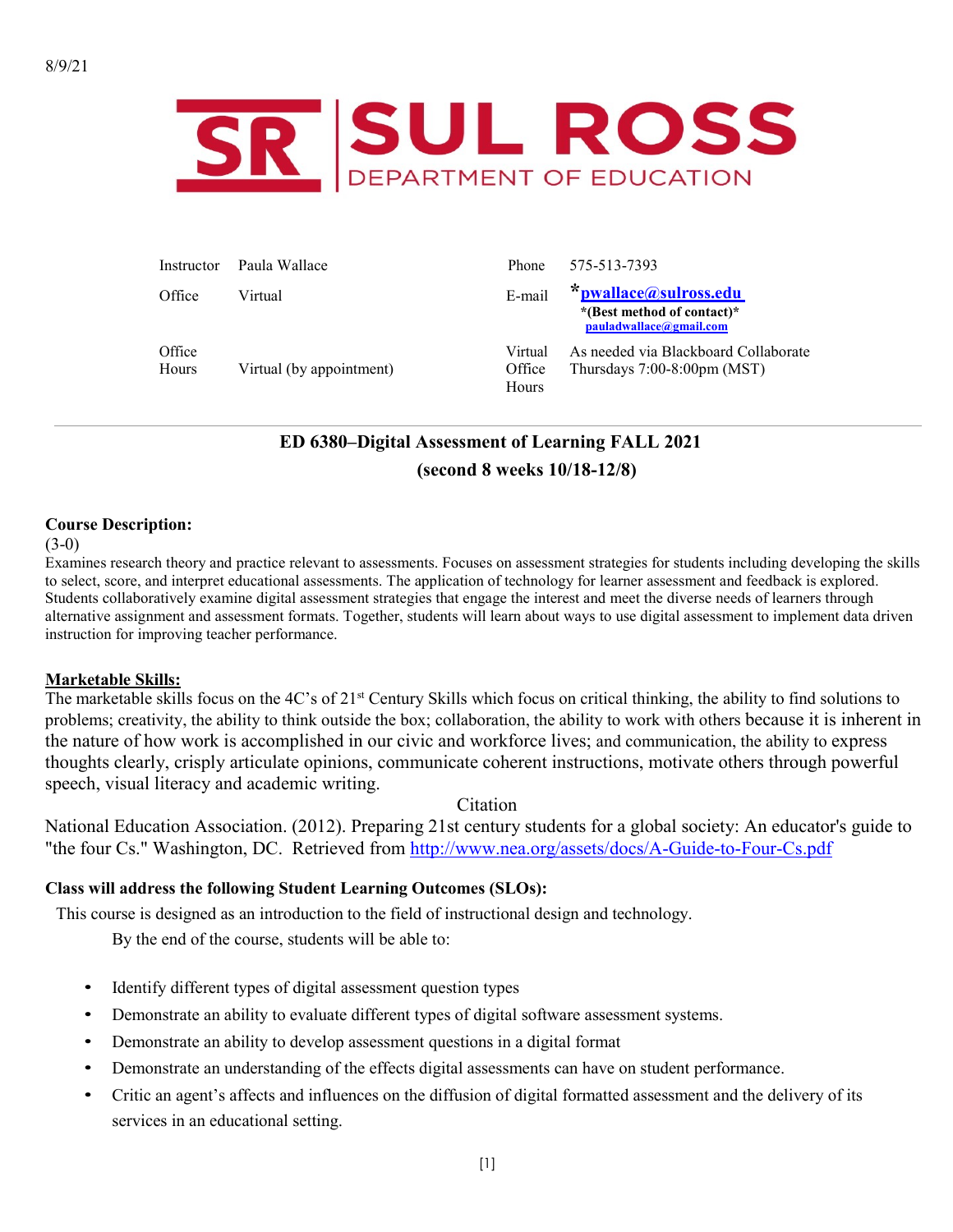8/9/21

• Discuss and demonstrate an understanding or how digital assessment results can drive instruction.

## **The ISTE Standards are a framework for innovation in education. These standards help educators and education leaders worldwide prepare learners to thrive in work and life. [\(www.iste.org/standards\)](http://www.iste.org/standards) ISTE Standards for Educators**

# 1. Learner: 1a, 1b, 1c

- 2. Leader: 2a, 2b, 2c
- 3. Citizen: 3a, 3b, 3c, 3d
- 4. Collaborator: 4a, 4b, 4c, 4d
- 5. Designer: 5a, 5b, 5c
- 6. Facilitator: 6C, 6D
- 7. Analyst: 7A, 7B

# **ISTE Standards for Coaches**

- 1. Change Agent: 1a, 1b, 1d
- 2. Connected Learner: 2a, 2b, 2c
- 3. Collaborator: 3a, 3b, 3c, 3d
- 4. Learning Designer: 4a, 4b, 4c, 4d
- 5. Professional Learning Facilitator: 5a, 5c
- 6. Data-Driven Decision-Maker: 6c
- 7. Digital Citizen Advocate: 7a, 7b, 7c, 7d

## **ISTE Standards for Educational Leaders**

- 1. Equity and Citizenship Advocate: 1a, 1b, 1d
- 2. Visionary Planner: 2e
- 3. Empowering Leader: 3a, 3b, 3c
- 4. Systems Designer:
- 5. Connected Learner: 5a, 5b, 5c, 5d

# **ISTE Standards for Administrators**

- 1. Visionary Leadership: 1a, 1b
- 2. Digital Age Learning Culture: 2d,
- 3. Excellence in Professional Practice: 3a, 3b, 3c, 3d
- 4. Systemic Improvement: 4a, 4b, 4e
- 5. Digital Citizenship: 5a, 5b, 5c

## **Required Textbook:** No required textbook [\(Open Resources Standards Rubric\)](https://www.achieve.org/files/AchieveOERRubrics.pdf) **Required Readings: Provided in Blackboard Course (see reference page)**

## **Requirements:**

Students will:

- Participate and collaborate in online discussions, assignments, and activities
- Utilize Blackboard on the SRSU website to fulfill course requirements
- Utilize VoiceThread to participate in oral discussions
- Utilize Web-based Blogs to conducted written blogs for course
- Practice professional conduct and ethics and respectful learning exchanges
- Preserve confidentiality of information shared regarding student, family, or school district experiences

## **Course Requirements:**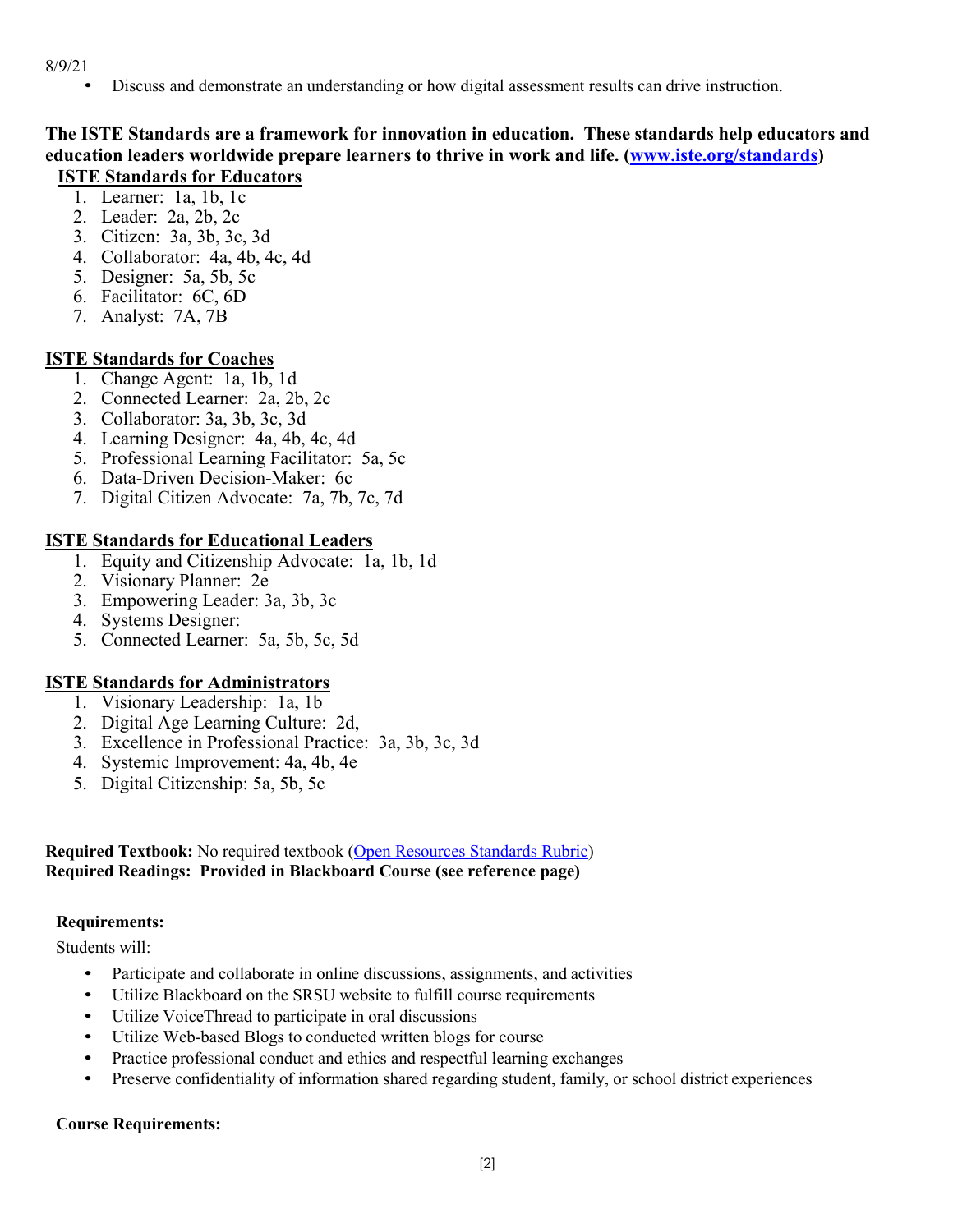#### 8/9/21

- Attendance
	- Students should refer to the *Online Absence Policy* posted in Blackboard under the tab Course Information regarding participation in an online course.
- Daily Readings
	- We will be covering an enormous amount of information in a very short amount of time because this is an 8 week accelerated course. A large part of the **graduate student** responsibility in this course will be to devote time to the course information. Please note which and what information will be covered and read ahead to keep up with the rigorous pace of the course.

#### **Grading Policy:**

| <b>Assignments</b>                 | <b>Number</b> | <b>Points</b> | <b>Total</b> |
|------------------------------------|---------------|---------------|--------------|
| Week 0                             |               |               |              |
| Written Introductory Discussion    | 1             | 25            | 25           |
| <b>Creating Blog Account</b>       | 1             | 25            | 25           |
| <b>Academic Honesty Assignment</b> | 1             | 25            | 25           |
| Syllabus Quiz                      | 1             | 25            | 25           |
| Contact Information                | 1             | 25            | 25           |
| <b>Week 1-8</b>                    |               |               | $\Omega$     |
| <b>Blogs</b>                       | 4             | 100           | 400          |
| <b>Oral Discussions</b>            | 3             | 100           | 300          |
| <b>Written Discussions</b>         | 4             | 100           | 400          |
| <b>Final Project Prep</b>          | 2             | 150           | 300          |
| <b>Final Project</b>               | 1             | 475           | 475          |
|                                    |               |               | 2000         |

| A=1800-2000 |
|-------------|
| B=1600-1799 |
| C=1400-1599 |
| D=1200-1399 |
| $<$ 1200=F  |
|             |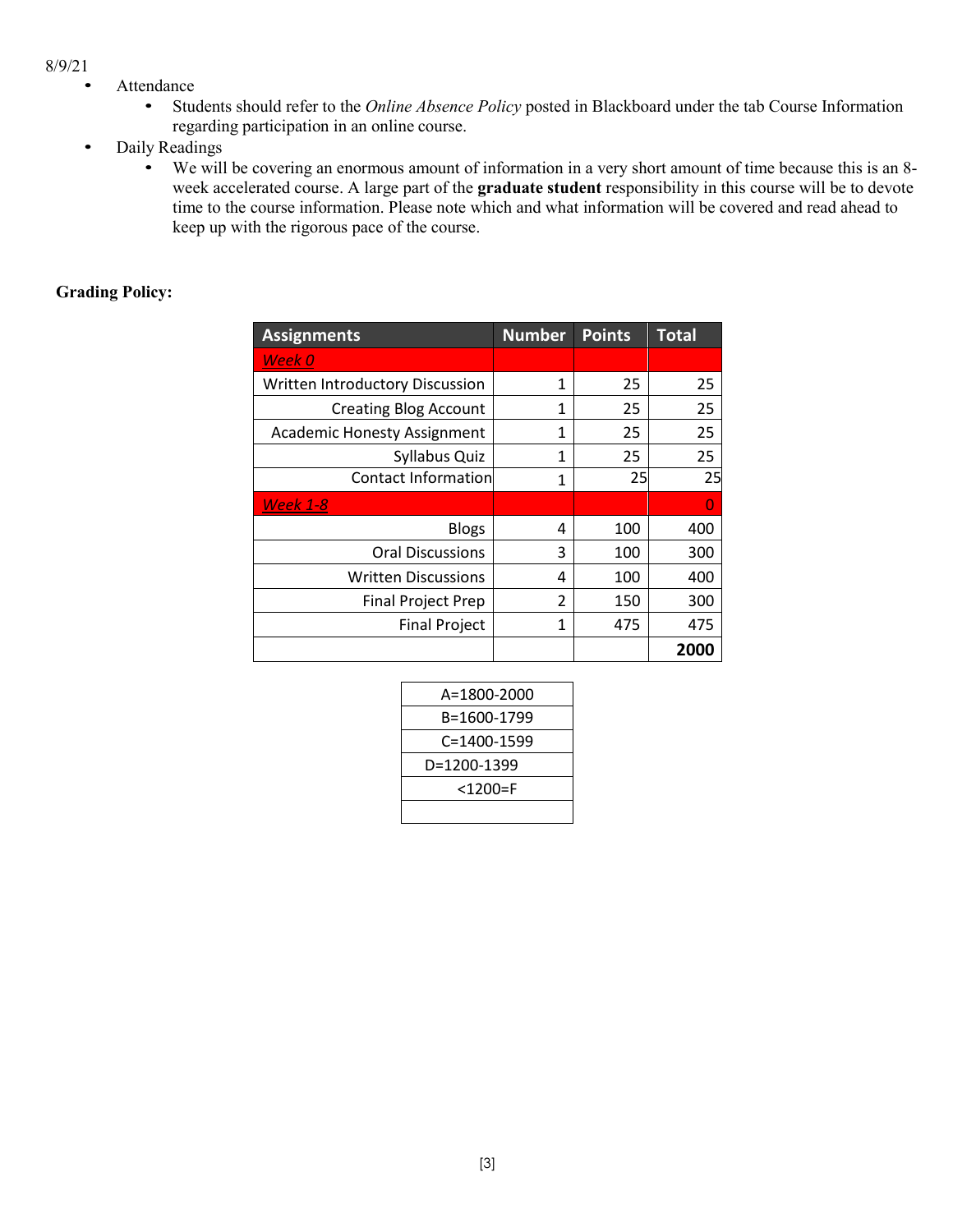# **Course Schedule**

| <b>WEEK</b>     | <b>ASSIGNED WORK</b>                                  | <b>OPEN DATE</b> | <b>CLOSE DATE</b> |
|-----------------|-------------------------------------------------------|------------------|-------------------|
|                 | Course Information & Week 0 Activities                |                  |                   |
|                 | <b>Blog Creation Assignment</b>                       |                  |                   |
| Week 1          | Introduction to Assessment & Accountability           |                  |                   |
|                 | Written Discussion #1                                 |                  |                   |
|                 | <b>Peer Responses</b>                                 |                  |                   |
| Week 2          | <b>Assessment Types &amp; Questions Types</b>         |                  |                   |
|                 | Oral Discussion #1 & Blog #1                          |                  |                   |
|                 | <b>Peer Responses</b>                                 |                  |                   |
|                 | Standards Based Assessment Written Discussion #2      |                  |                   |
| Week 3          | Peer Responses to Written Discussion                  |                  |                   |
| <b>Capstone</b> | Project Prep #1                                       |                  |                   |
| <b>Artifact</b> |                                                       |                  |                   |
|                 | Introducing Technology-enhanced Assessment &          |                  |                   |
|                 | Feedback                                              |                  |                   |
|                 | Oral Discussion #2 & Blog #2                          |                  |                   |
| Week 4          | <b>Peer Responses to Blog</b>                         |                  |                   |
|                 |                                                       |                  |                   |
| Week 5          | Introducing Technology-enhanced Assessment &          |                  |                   |
|                 | Feedback--Continued                                   |                  |                   |
|                 | Written Discussion #3                                 |                  |                   |
|                 | <b>Peer Responses</b>                                 |                  |                   |
| Week 6          | Barriers To & Critics To Digital Assessments          |                  |                   |
|                 | https://facdevblog.niu.edu/onlinecheating (lecture)   |                  |                   |
| <b>Capstone</b> | Blog #3                                               |                  |                   |
| <b>Artifact</b> | <b>Peer Responses to Blog</b>                         |                  |                   |
|                 | <b>Project Prep #2</b>                                |                  |                   |
|                 | Data Analysis                                         |                  |                   |
| Week 7          | <b>Written Discussion #4 &amp; Oral Discussion #3</b> |                  |                   |
|                 | Peer Responses to Written Discussion                  |                  |                   |
| Week 8          | Data Analysis-Continued                               |                  |                   |
|                 | <b>Graduating students due date:</b>                  |                  |                   |
|                 | <b>Blog #4- Specific Guidelines</b>                   |                  |                   |
|                 | <b>Peer Responses to Blog</b>                         |                  |                   |
| <b>Capstone</b> | <b>Final Project</b>                                  |                  |                   |
| <b>Artifact</b> | <b>Graduating students due date:</b>                  |                  |                   |

## *All assignments are due on the scheduled date no later than 11:59 pm CST.*

**Grading: All assignments are due on the date posted. Late work WILL NOT be accepted! The only exception to this is medical emergencies (doctor excuse required) or family death (your name must be listed in the obituary).**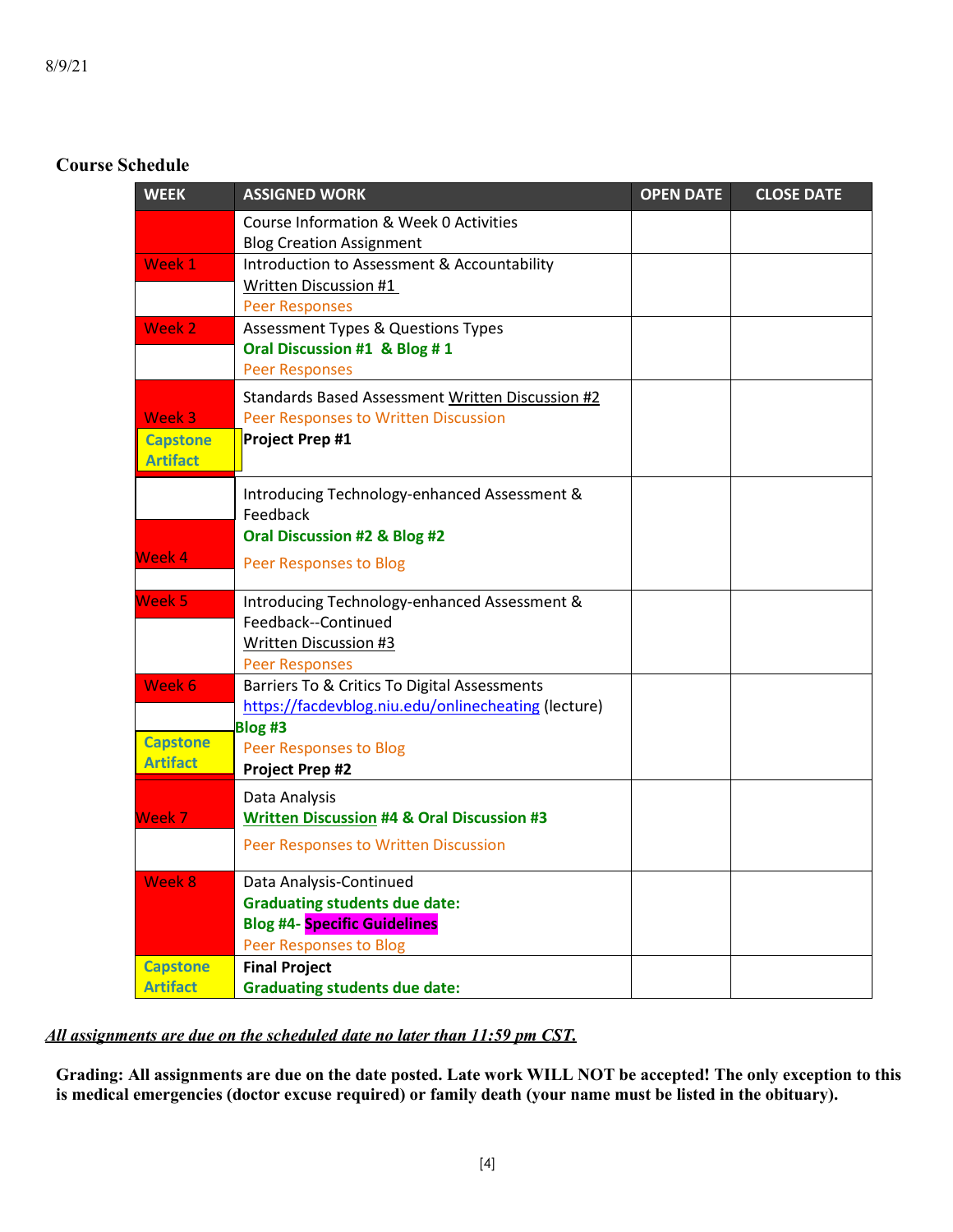**Communication Policy:** The preferable communication source is Blackboard email. Telephone and virtual conferencing communications are also available. An appointment set up through email will need to be made for virtual conferencing. It is reasonable to expect your instructor to answer your emails within 24 hours. In most cases it will be sooner than that.

**Attendance Policy:** Students are expected to attend all scheduled on- campus classes. Prompt arrival for class is expected. Students in web-enhanced or web classes are expected to log in several times each week to the Blackboard course site on the Internet site. The instructor will monitor the Blackboard log-ins for attendance points. Students are to make themselves aware of the SRSU policies on Absences and Class Attendance posted in the SRSU Student Handbook. SRSU Class Attendance policy states "The instructors may, at their discretion, drop a student from a course when the student has a total of nine absences." SRSU policy states "An absence is defined as non-attendance in fifty minutes of class; for example, nonattendance in a one and one-half hour class will constitute one and one-half absences and non-attendance in a three hour class will constitute three absences." Therefore, non-attendance for Weekend Format classes calculates to: Saturday (7 hrs of class time) = 8.4 absences and Sunday (4 hrs of class time) = 4.8 absences. Make up work is at the discretion of the instructor as it relates to "explained or excused" absences. The Absences/Class Attendance policy includes all absences excused or unexcused. In this course you are expected to attend all classes, to be punctual, and to complete all assignments ontime.

#### **ADA Accommodations:**

Sul Ross State University is committed to equal access in compliance with the Americans with Disabilities Act of 1973. It is the student's responsibility to initiate a request for accessibility services. Students seeking accessibility services must contact:

Mary Schwartze, M. Ed., L.P.C., in Counseling and Accessibility Services, Ferguson Hall, Room 112. The mailing address is P.O. Box C-122, Sul Ross State University, Alpine, Texas Telephone: 432-837 8691. E-mail: [mschwartze@sulross.edu](mailto:%20%20mschwartze@sulross.edu).

**Tobacco Policy:** Tobacco is not permitted on the Sul Ross campus.

**Academic Integrity**: Students in this class are expected to demonstrate scholarly behavior and academic honesty in the use of intellectual property. A scholar is expected to be punctual, prepared, and focused. Examples of academic dishonesty include but are not limited to:

Turning in work as original that was used in whole or part for another course and/or professor; turning in another person's work as one's own; copying from professional works or internet sites without citation.

#### **Distance Education Students:**

*Distance Education Statement*: Students enrolled in distance education courses have equal access to the university's academic support services, such as Smarthinking, library resources, such as online databases, and instructional technology support. For more information about accessing these resources, visit the SRSU website. Students should correspond using Sul Ross email accounts and submit online assignments through Blackboard, which requires secure login information to verify students' identities and to protect students' information. *IIf the course requires students to take proctored exams or to purchase additional software or equipment, please describe those requirements here.]* The procedures for filing a student complaint are included in the student handbook. Students enrolled in distance education courses at Sul Ross are expected to adhere to all policies pertaining to academic honesty and appropriate student conduct, as described in the student handbook. Students in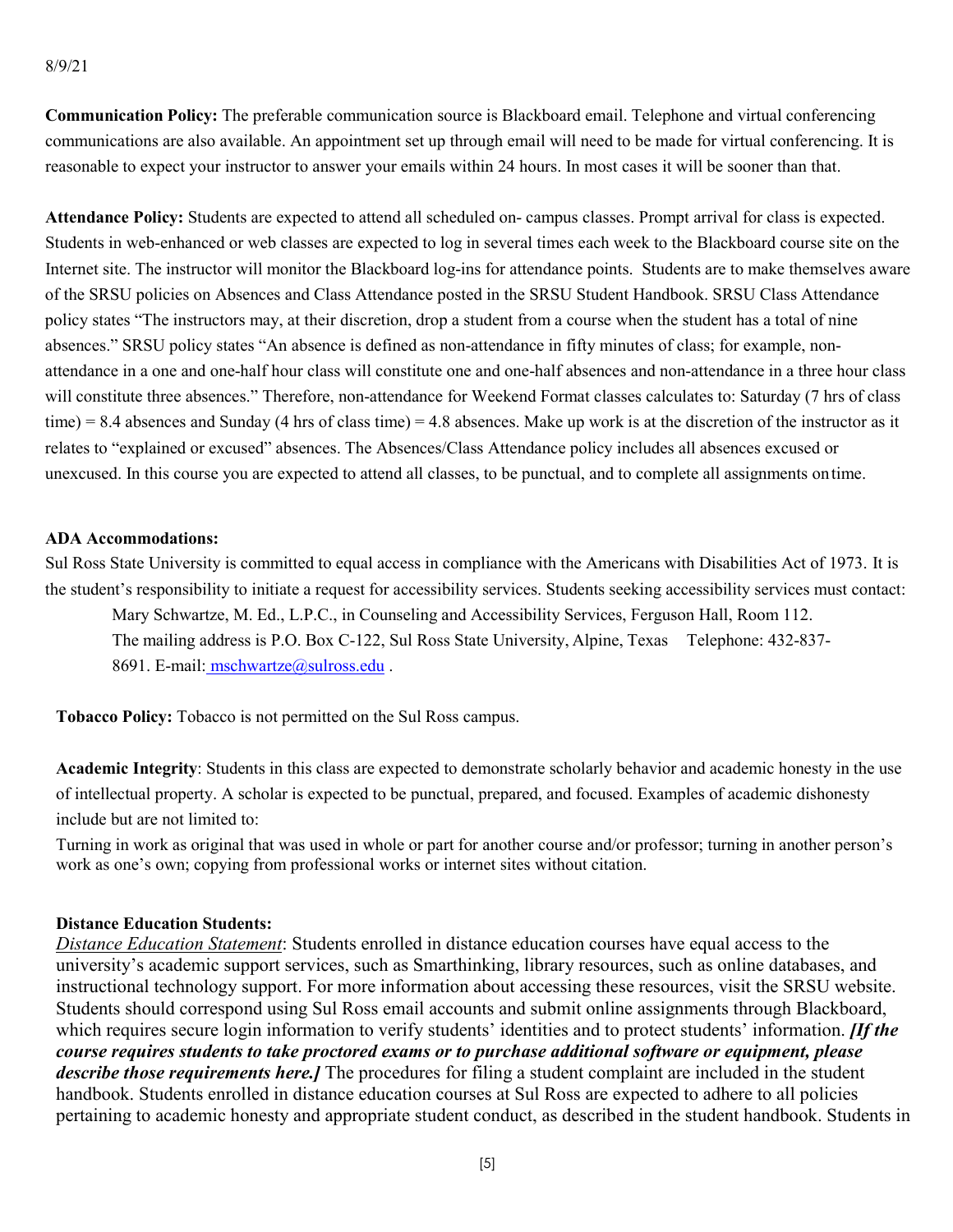## 8/9/21

web-based courses must maintain appropriate equipment and software, according to the needs and requirements of the course, as outlined on the SRSU website.

**This syllabus may be changed at anytime with notice given to students immediately.**